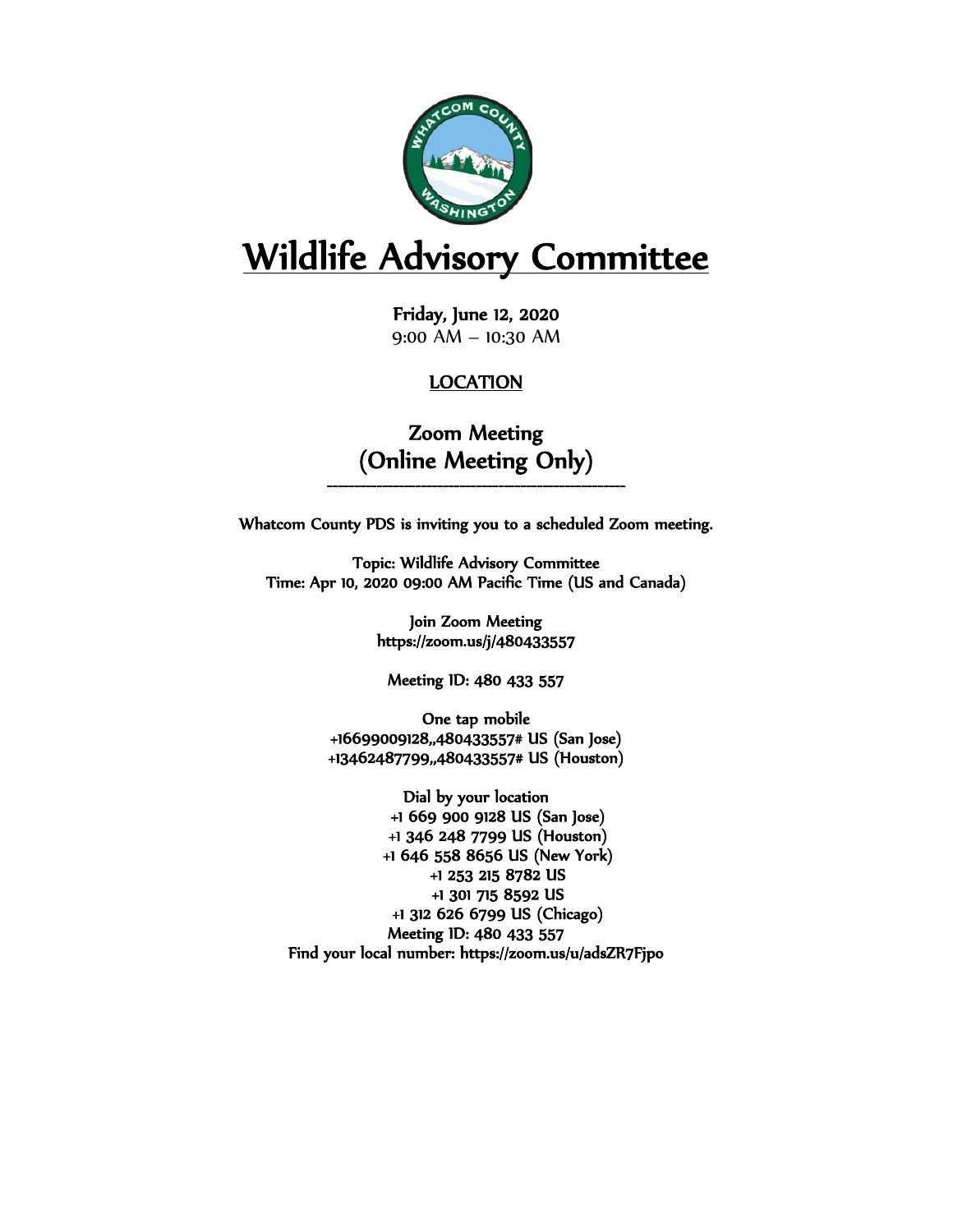# AGENDA

- 1. Welcome, public comments, announcements & agenda review
- 2. Determination of a quorum and review of meeting minutes (Feb and March)
- 3. PDR program interface and update Becky Snijder van Wissenkerke
- 4. Review Amphibian information presented by Stephen Nyman
- 5. Species of Local Importance
	- a. Review draft list from 2019
	- b. Discuss scope of deliverable
	- c. Assign tasks for completion of list
- 6. Review changes made to specific action items on draft work plan
- 7. Whatcom County Ecosystem Conservation Plan or Program
	- a. Review the 2017 Whatcom County Ecosystem Report existing conditions
	- b. Develop a scope of work for a Conservation Plan or Program
	- c. Discuss draft goals, objectives, strategies for implementation, and action items
- 8. New Business/Old Business
- 9. Adjourn (5 minutes)

Staff contact at Whatcom Planning and Development Services Amy Dearborn, (360) 778-5909, adearbor@co.whatcom.wa.us

Attachments (provided with this email and/or provided at the meeting)

- Draft meeting minutes (February 21, 2020)
- Draft meeting minutes (March 13, 2020)
- Revised Draft 2020 Work Plan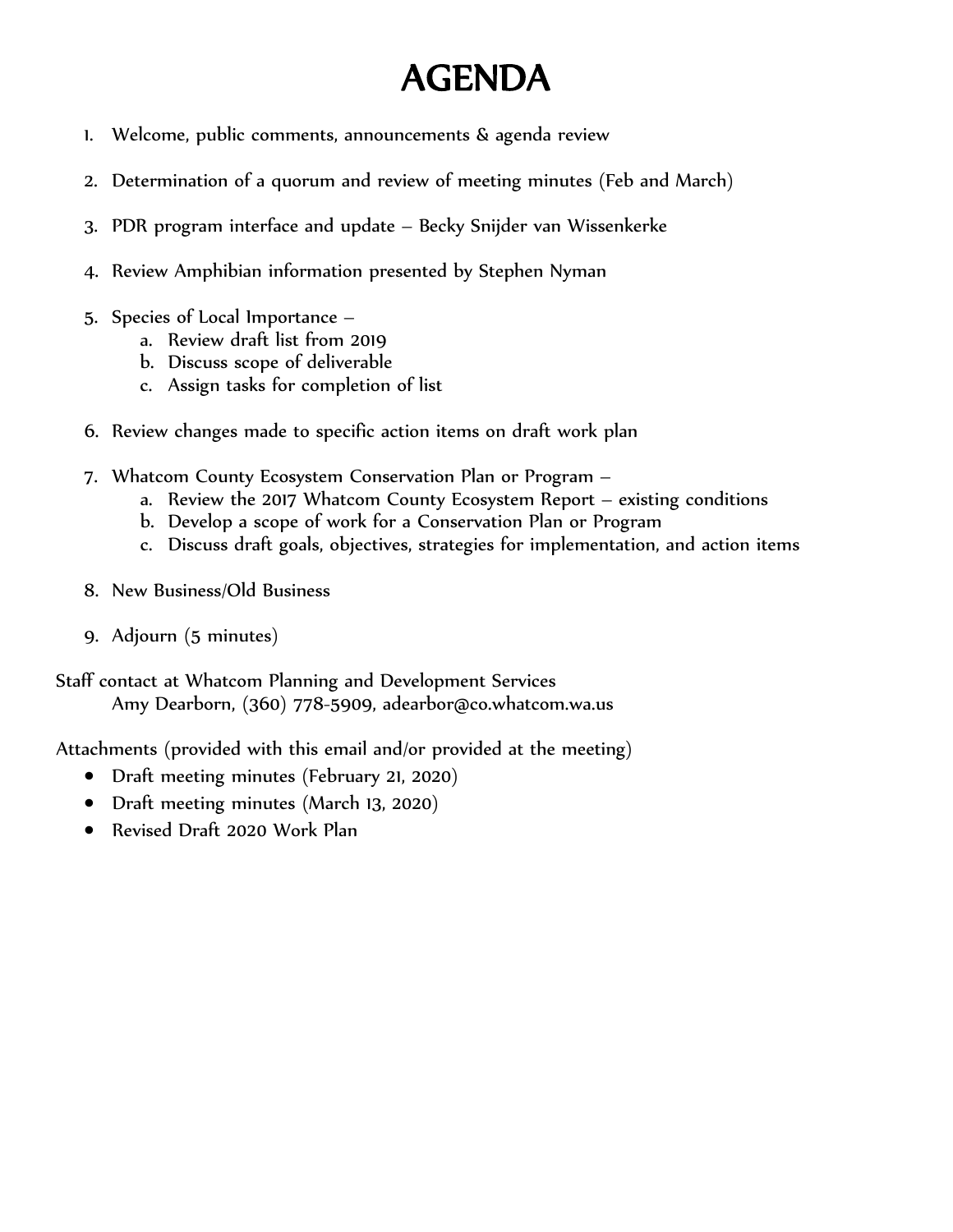## Wildlife Advisory Committee

#### Meeting Summary

Friday, February 21, 2020 Start time: 9:00 A.M. Whatcom County Planning and Development Services Northwest Annex Portable Conference Room 5280 Northwest Drive Bellingham, WA



Chair Greg Green called the meeting to order at

| <b>QUORUM</b>          |             |                       |
|------------------------|-------------|-----------------------|
| <b>Members Present</b> |             | <b>Public Present</b> |
| Frank Bob              | $\boxtimes$ | <b>Analiese Burns</b> |
| <b>Caanan Cowles</b>   |             | Alex Jeffers          |
| Joan Drinkwin          |             | Solvei Metcalf        |
| Greg Green             | ⊠           | Jeremiah Johnny       |
| Robert Waddell         |             |                       |
| Joel Ingram            |             |                       |
| Vikki Jackson          | ⊠           |                       |
| Chris Kazimer          |             | <b>Staff Present</b>  |
| Stephen Nyman          | $\boxtimes$ | Amy Dearborn          |
| Shannon Crossen        | ⊠           | Erin Page             |
| <b>Trevor Delgado</b>  | $\boxtimes$ | Kelly Isaac           |

approximately 9:15am.

#### **1. Meeting introduction by Greg Green**

- a. 2018/2019 Workplan has been revised for 2019/2020
- b. Intent to re-focus the committee on Critical Areas Ordinance in line with committee mandate
	- i. Analiese Burns commented in support of focusing in on Species of Local Importance List as a comparable list does not exist at City of Bellingham and they would like to pull from the committee's list, Kim Weil may want to be involved in creating a subset list for City of Bellingham

#### **2. Introduction to new PDS Committee Liaison Amy Dearborn**

- a. Interested in creating a productive, achievable work plan to get items approved by Council
	- i. Specifically Species of Local Importance List
	- ii. Amy noted that she considers herself the bridge between committee and council
- **3. Focus of today's meeting – Revising the Workplan, Creating 2020 Workplan**
	- a. **Action Item** a new committee member is needed since Caanan Cowles is leaving; a new member with avian background is preferred since the committee will have no avian specialist without Caanan
	- b. Species of Local Importance List needs to be finalized
		- i. Species Groups should compile ideas to discuss at next meeting
		- ii. Shannon Crossen inquired about methodology for compiling list
			- 1. Potential to refine existing Whatcom County Species List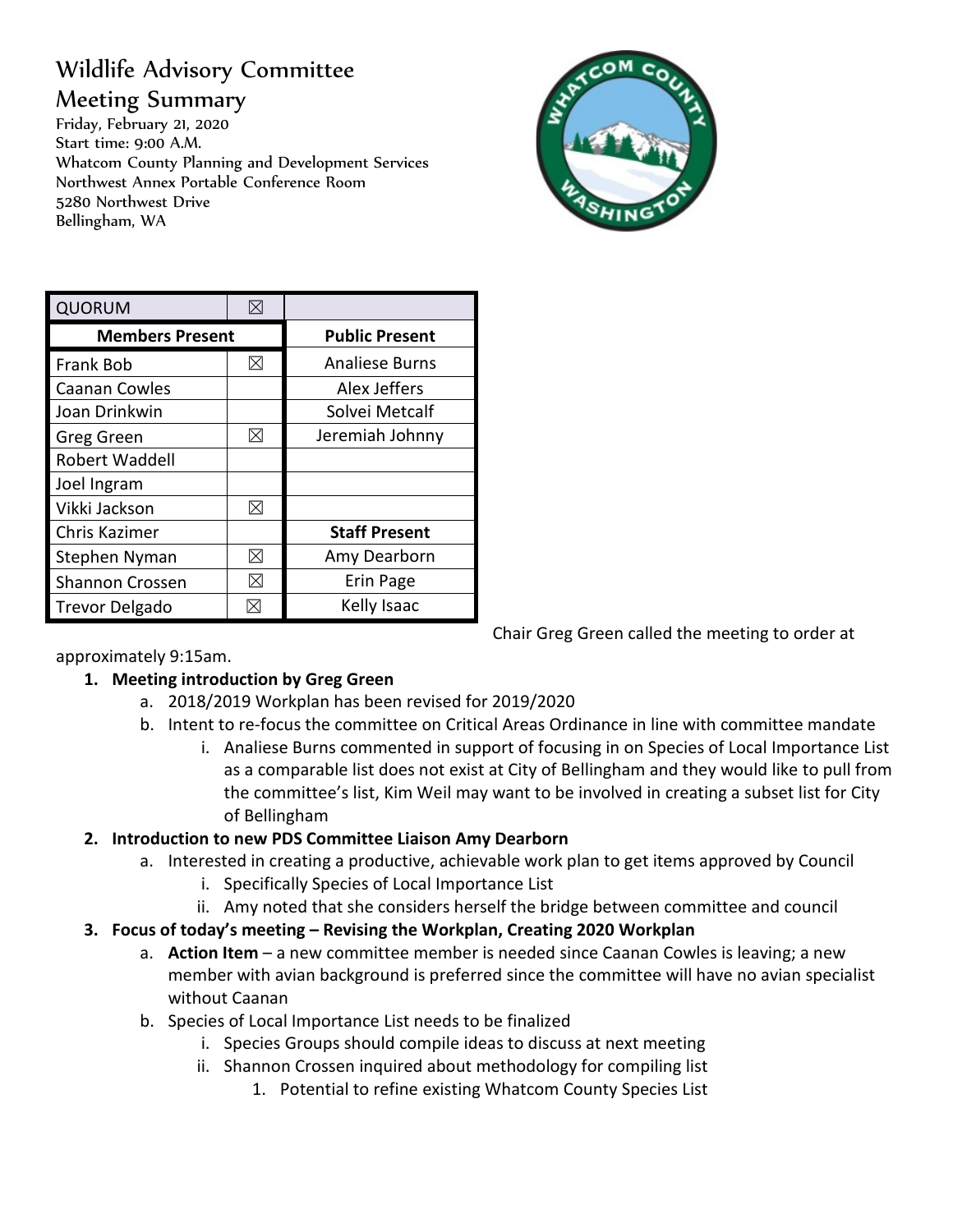c. Frank Bob brought up item #2 from 2019/2020 work plan, asking if Wildlife Crossing Structures are to include wooded areas – consensus that mapping, easement exploration, and development rights are still being processed by Becky Snijder van Wissenkerke and Whatcom Land Trust

#### **4. Refining Work Plan to tasks achievable within 1 year**

- a. Shannon voiced that the committee should select one or two items to focus on in the next year; agreed that Critical Areas Ordinance should be priority, specifically item #3 from 2019/2020 work plan – Local Importance Lists for Species and Habitats
	- i. Followed up that item #2, Wildlife Crossings could also be second priority
- b. Vikki Jackson agreed that item #3 should be top priority and noted that item #1, Ecosystem Conservation Plan/Program is being addressed by other committees and may even fall into the scope of item #3
	- i. Analiese supported that progress may be made on item #1 by City of Bellingham Salmon and Watershed Staff Teams
- c. Stephen Nyman agreed #3 should be priority
- d. Alex from Whatcom Land Trust mentioned that item #4, expanding county-sponsored science programs, could be benefitted from prioritizing item #3
	- i. Greg agreed and specified that item #4 is vaguely written
- e. Greg asked for further discussion on item #2 Wildlife Crossings
	- i. Shannon noted that road improvement/management plans would contribute to the committee making a decision
		- 1. Analiese mentioned City of Bellingham is working on a fish passage data, and a culverts and analysis program
			- a. Comment that a subcommittee may be needed
	- ii. Frank brought attention to the Recreation of Wildlife Corridor Bill currently moving through the state
	- iii. Greg agreed CAO is top priority and that item #2 should stay as second priority

#### **5. Closing Comments**

- a. Shannon to compile reference list of what a project from the committee might look like
- b. Members to bring questions for species experts to help refine Species of Local Importance List
- c. Vikki to reach out to Audubon for potential new avian specialist committee member
- d. New 2020 work plan will be distributed along with the current Species List
- e. Shannon motioned to approved minutes from the previous meeting Frank seconded
- f. Shannon motioned to adjourn the meeting Frank seconded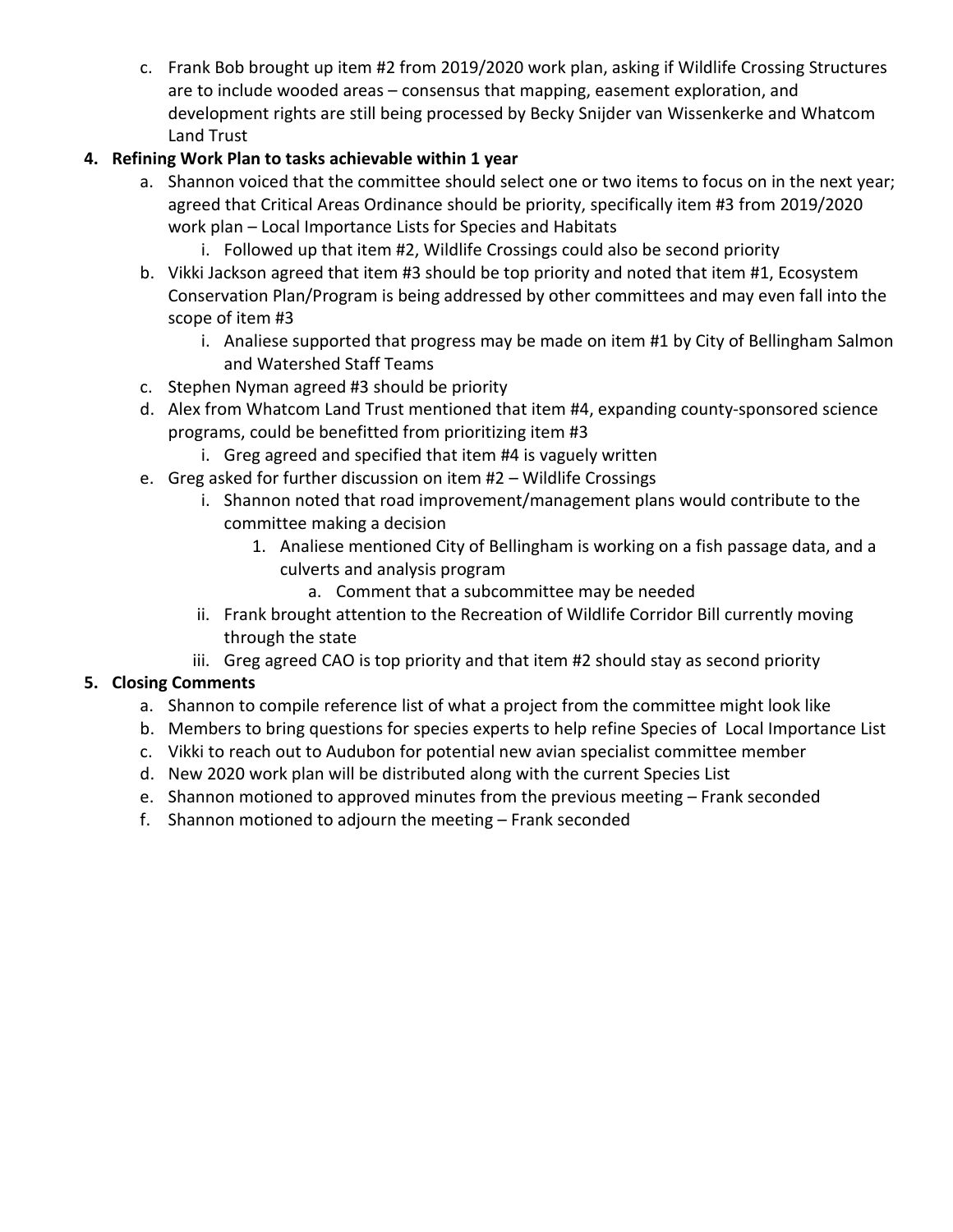### Wildlife Advisory Committee Meeting Summary

Friday, March 13, 2020 Start time: 9:00 A.M. Whatcom County Planning and Development Services Central Conference Room 5280 Northwest Drive Bellingham, WA



| QUORUM                 |             |                       |
|------------------------|-------------|-----------------------|
| <b>Members Present</b> |             | <b>Public Present</b> |
| <b>Frank Bob</b>       |             | <b>Analiese Burns</b> |
| Greg Green             | $\boxtimes$ | <b>Barry Wenger</b>   |
| <b>Robert Waddell</b>  |             |                       |
| Joel Ingram            |             |                       |
| Vikki Jackson          |             |                       |
| Chris Kazimer          | ⊠           | <b>Staff Present</b>  |
| Stephen Nyman          | $\boxtimes$ | Amy Dearborn          |
| Shannon Crossen        |             | Ashley Ubil           |
| Trevor Delgado         |             | Kelly Chamberlain     |

Chair Greg Green called the meeting to order at approximately 9:10am

- 1. Amy Dearborn introduced Zoom online meeting platform, with the exception of PDS Staff all attendees participated digitally via Zoom due to recent social distancing measures.
- 2. Greg opened the floor for public comments
	- a. Barry Wenger introduced himself as a previous committee member and mentioned specific experience with migration corridors and the Species of Local Importance list.
		- i. Barry noted lists like this often defer to a similar collection from a federal level and argued that a Whatcom County list should stay very specifically local – staff that reference the list can't depend on state/local lists to be locally relevant
- 3. Greg mentioned the committee will be focusing on the Species List, and that he agrees the committee should focus on species that do not already have protection
	- a. Stephen Nyman noted it is possible to also consolidate lists and priority status from nearby counties – specifically Island County
	- b. Chris noted there are very local species with cultural or economic value that need to be considered
	- c. Analiese Burns noted that a Species of Local Importance list generated by Whatcom County fills a gap in the protections laid out by the code requirements
		- i. Greg asked Analiese for a City of Bellingham perspective on the uses of the list
			- 1. Analiese explained the City of Bellingham would be most interested in the methodology used to create the list for the purpose of creating a Bellingham specific Species List. She also noted a narrower list is more manageable.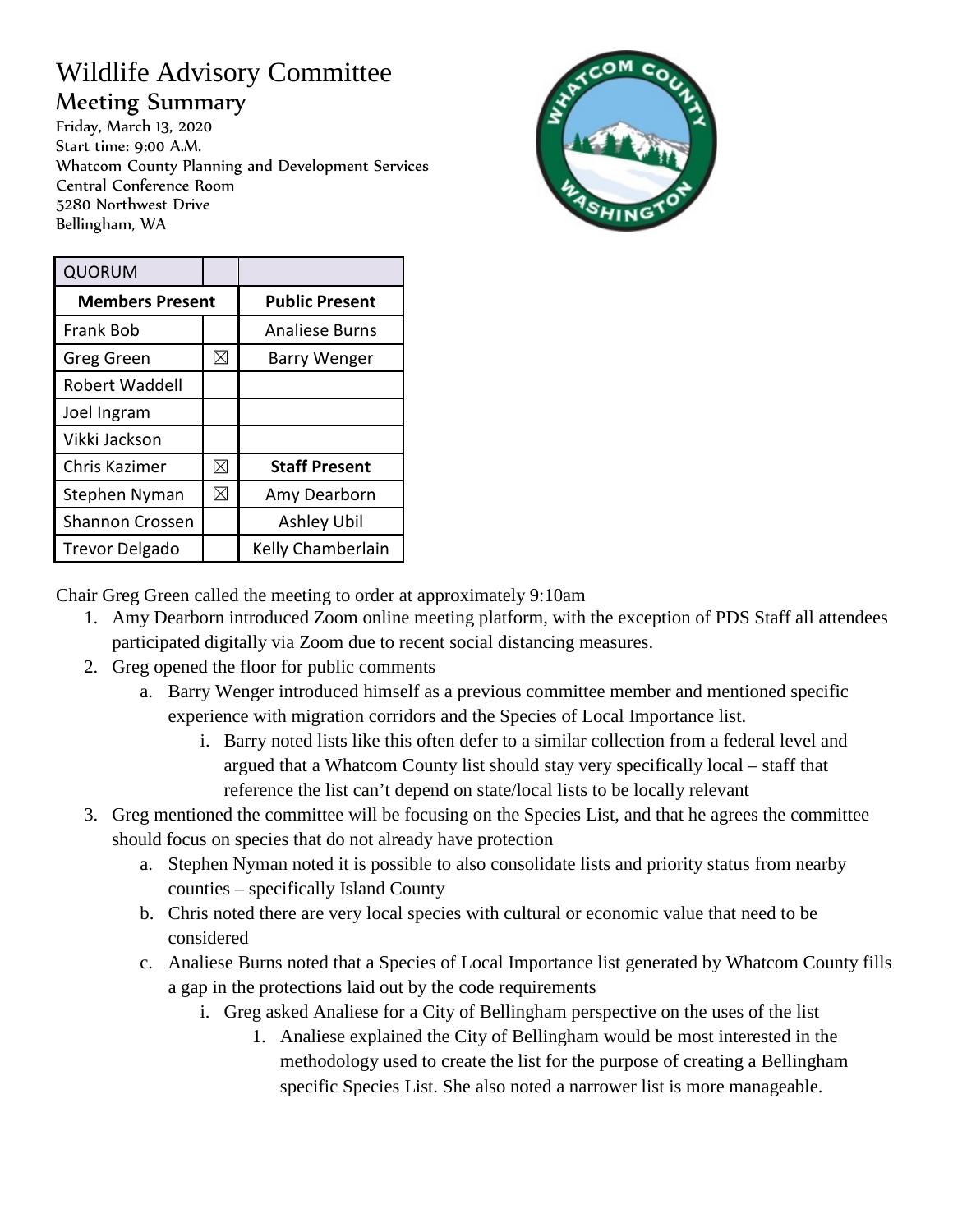- 2. Analiese also said the City would be interested in sensible regulations based on species that need protection
- d. Stephen noted that justification and explanation of species will naturally result in a smaller list
- e. Barry informed the committee the City of Bellingham GIS system includes a species list
- f. Greg stated a volunteer will likely be needed to conduct research on methodology for the list since the committee together is not likely to be able to create the list at the table
	- i. Potentially Stephen
- g. Amy Dearborn referenced Whatcom County code guidelines for creating the list
	- i. The Ecosystem Report includes important assessment information and should be updated by the end of the year (see Workplan point #2)
- h. Stephen suggested splitting the work load among committee members, requesting members to look at individual species to save time
	- i. Amy also notes the Species list that will be submitted to Council will be a living list that can be revised as needed
- 4. Amy announced there are now two vacancies on the committee, she is looking into filling them
	- a. Website will be updated by PDS staff
	- b. Barry mentioned he may be interested in joining- will email Amy directly
- 5. Quorum is needed to approved the minutes from the previous meeting the committee will address this at the next meeting
- 6. Greg announced a personal health issue and that he may need to step back from his active role on the committee
- 7. Greg asked Stephen to work on a memo for amphibians for the Species list
- 8. Greg moved to adjourn at 10:30
	- a. Seconded by Stephen